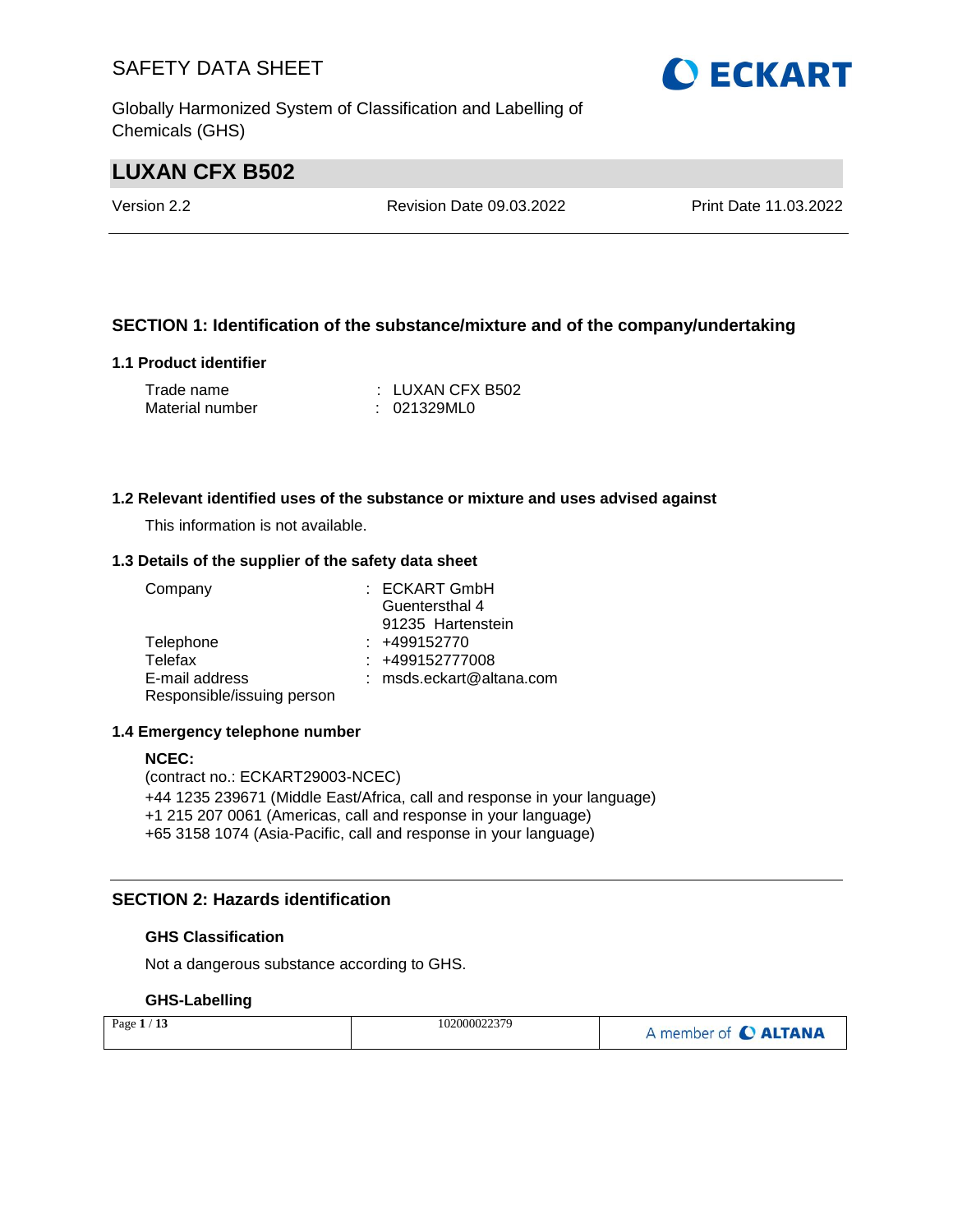Globally Harmonized System of Classification and Labelling of Chemicals (GHS)

### **LUXAN CFX B502**

Version 2.2 Revision Date 09.03.2022 Print Date 11.03.2022

Not a hazardous substance or mixture according to the Globally Harmonised System (GHS).

**Hazardous components which must be listed on the label**

#### **SECTION 3: Composition/information on ingredients**

Substance No. **:** :

No hazardous ingredientsFor the full text of the H-Statements mentioned in this Section, see Section 16.

#### **SECTION 4: First aid measures**

#### **4.1 Description of first aid measures**

| General advice          | : Do not leave the victim unattended.                                                                                                                                           |
|-------------------------|---------------------------------------------------------------------------------------------------------------------------------------------------------------------------------|
| If inhaled              | : If unconscious, place in recovery position and seek medical<br>advice.<br>If symptoms persist, call a physician.                                                              |
| In case of skin contact | : Wash off with soap and water.                                                                                                                                                 |
| In case of eye contact  | : Remove contact lenses.<br>If eye irritation persists, consult a specialist.                                                                                                   |
| If swallowed            | : Keep respiratory tract clear.<br>Do not give milk or alcoholic beverages.<br>Never give anything by mouth to an unconscious person.<br>If symptoms persist, call a physician. |

#### **4.2 Most important symptoms and effects, both acute and delayed**

This information is not available.

| Page $2/13$ | 102000022379 | A member of C ALTANA |
|-------------|--------------|----------------------|
|-------------|--------------|----------------------|

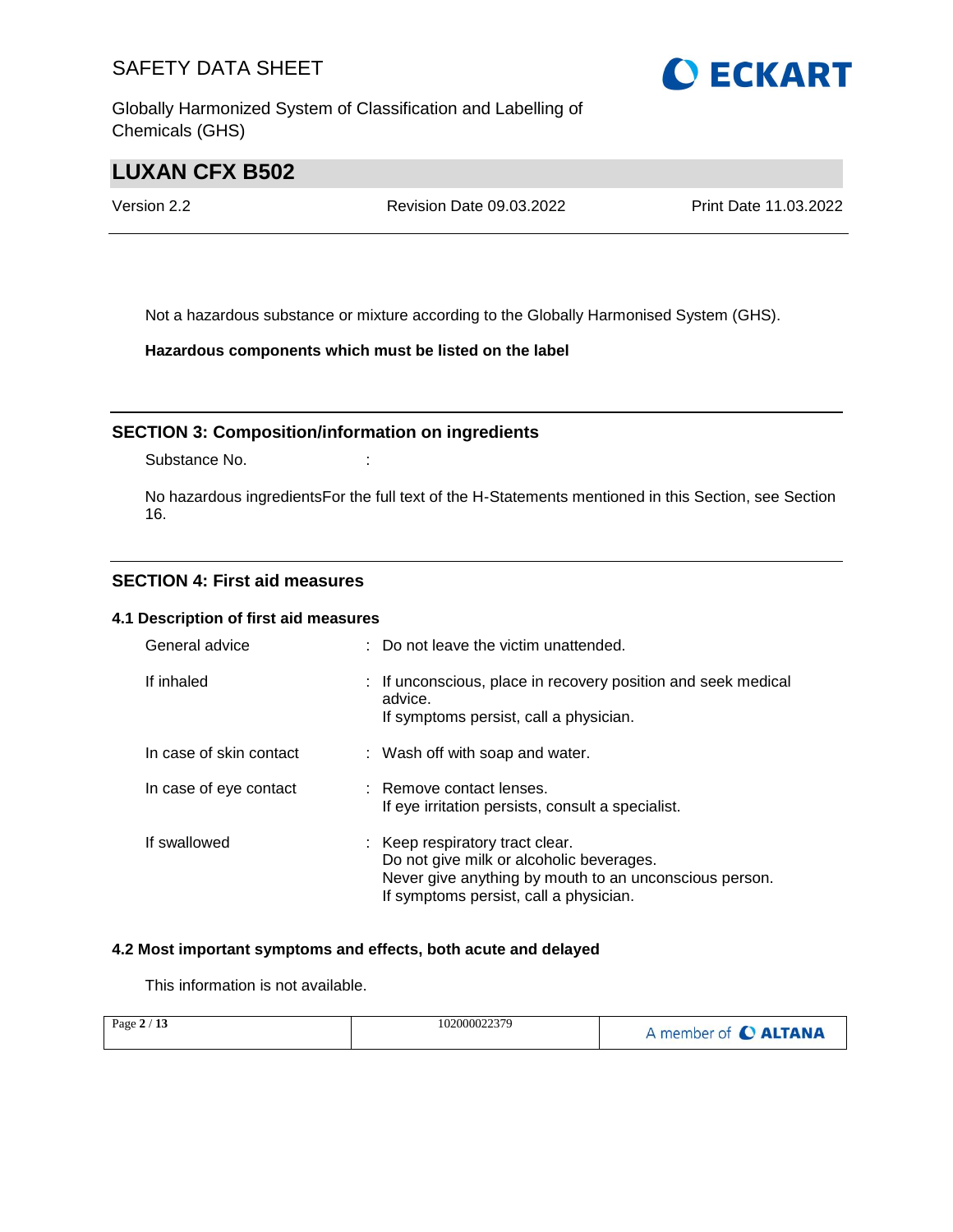Globally Harmonized System of Classification and Labelling of Chemicals (GHS)

### **LUXAN CFX B502**

| Version 2.2 | Revision Date 09.03.2022 | Print Date 11.03.2022 |
|-------------|--------------------------|-----------------------|
|             |                          |                       |

#### **4.3 Indication of any immediate medical attention and special treatment needed**

This information is not available.

#### **SECTION 5: Firefighting measures**

#### **5.1 Extinguishing media**

Suitable extinguishing media : Foam, Carbon dioxide (CO2), ABC powder

#### **5.2 Special hazards arising from the substance or mixture**

This information is not available.

#### **5.3 Advice for firefighters**

| Special protective equipment<br>for firefighters | : Wear self-contained breathing apparatus for firefighting if<br>necessary.                                                                            |
|--------------------------------------------------|--------------------------------------------------------------------------------------------------------------------------------------------------------|
| Further information                              | : Standard procedure for chemical fires. Use extinguishing<br>measures that are appropriate to local circumstances and the<br>surrounding environment. |

#### **SECTION 6: Accidental release measures**

#### **6.1 Personal precautions, protective equipment and emergency procedures**

Personal precautions : Avoid dust formation.

#### **6.2 Environmental precautions**

| Environmental precautions | No special environmental precautions required. |  |
|---------------------------|------------------------------------------------|--|
|                           |                                                |  |

#### **6.3 Methods and materials for containment and cleaning up**

| Methods for cleaning up | : Pick up and arrange disposal without creating dust.<br>Sweep up and shovel.<br>Keep in suitable, closed containers for disposal. |                      |
|-------------------------|------------------------------------------------------------------------------------------------------------------------------------|----------------------|
| Page $3/13$             | 102000022379                                                                                                                       | A member of C ALTANA |

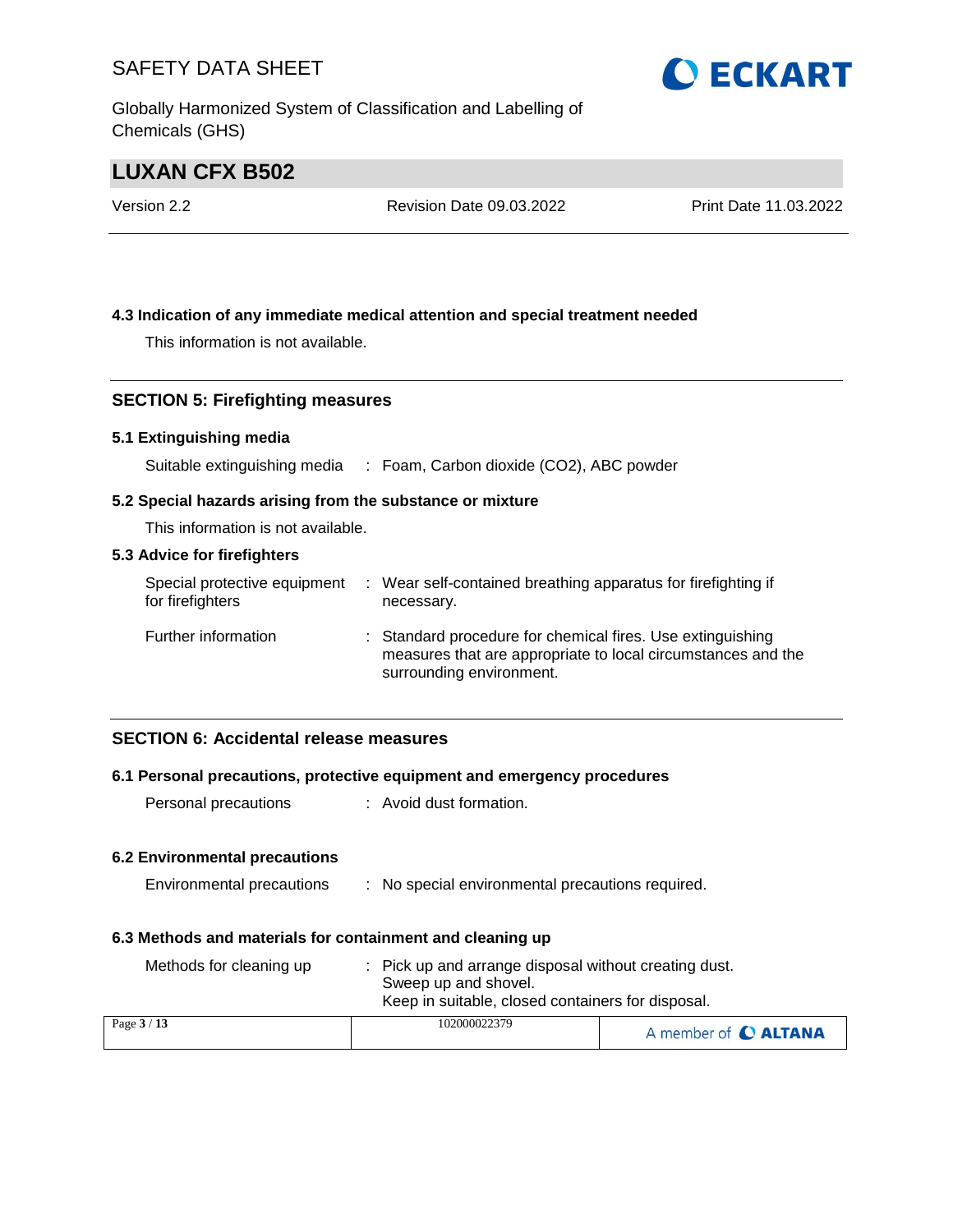Globally Harmonized System of Classification and Labelling of Chemicals (GHS)

### **LUXAN CFX B502**

Version 2.2 Revision Date 09.03.2022 Print Date 11.03.2022

#### **6.4 Reference to other sections**

This information is not available.

### **SECTION 7: Handling and storage**

#### **7.1 Precautions for safe handling**

| Advice on safe handling                            | : For personal protection see section 8. Smoking, eating and<br>drinking should be prohibited in the application area. |
|----------------------------------------------------|------------------------------------------------------------------------------------------------------------------------|
| Advice on protection against<br>fire and explosion | : Provide appropriate exhaust ventilation at places where dust<br>is formed.                                           |
| Hygiene measures                                   | : General industrial hygiene practice.                                                                                 |

#### **7.2 Conditions for safe storage, including any incompatibilities**

| Requirements for storage<br>areas and containers | : Electrical installations / working materials must comply with<br>the technological safety standards. |
|--------------------------------------------------|--------------------------------------------------------------------------------------------------------|
| Advice on common storage                         | : No materials to be especially mentioned.                                                             |
| Other data                                       | : Keep in a dry place. No decomposition if stored and applied<br>as directed.                          |

#### **7.3 Specific end use(s)**

This information is not available.

### **SECTION 8: Exposure controls/personal protection**

#### **8.1 Control parameters**

**Germany:**

| Page $4/13$ | 102000022379 | A member of C ALTANA |
|-------------|--------------|----------------------|
|-------------|--------------|----------------------|

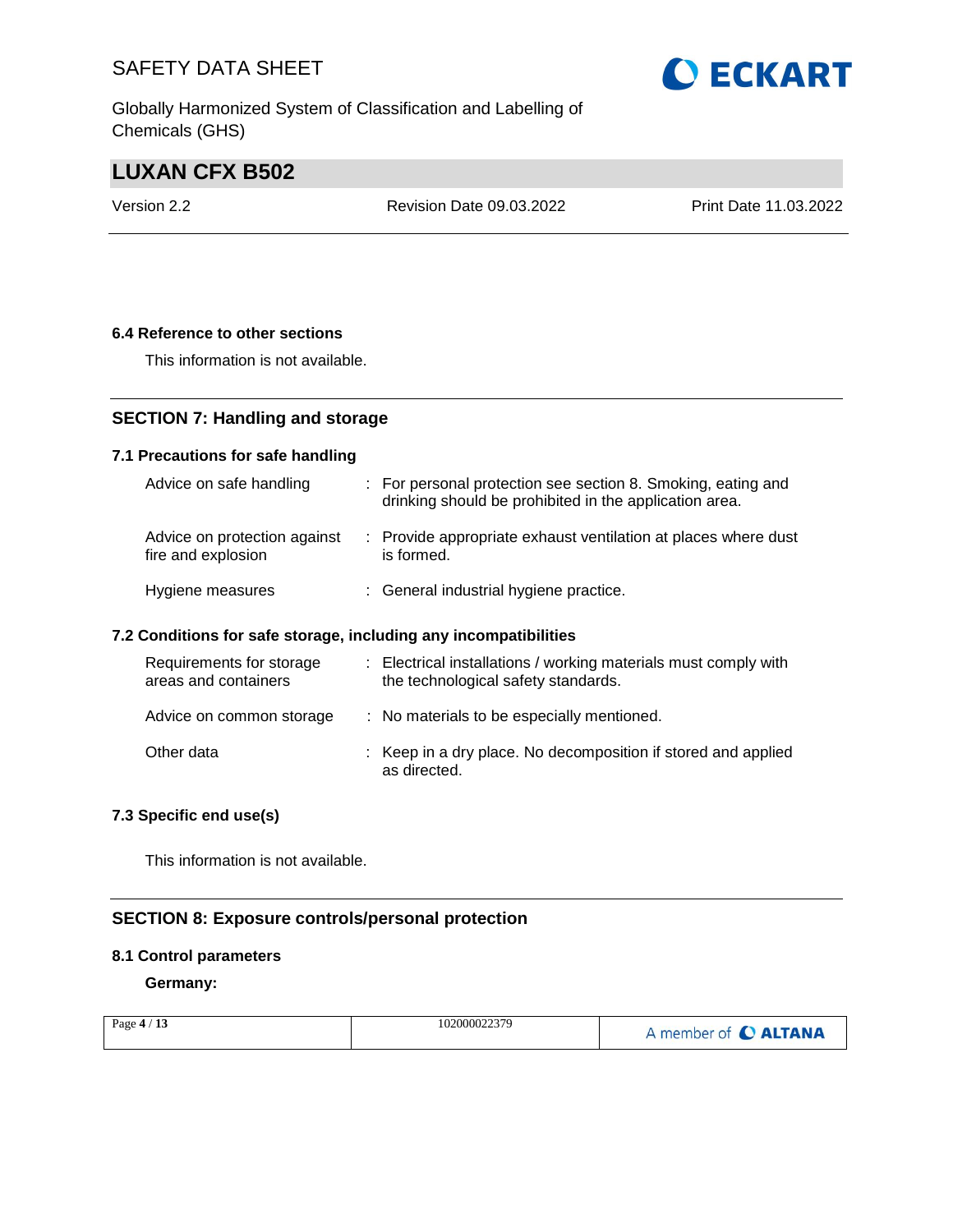

Globally Harmonized System of Classification and Labelling of Chemicals (GHS)

### **LUXAN CFX B502**

Version 2.2 Revision Date 09.03.2022 Print Date 11.03.2022

| Components            | CAS-No.   | Value type<br>(Form of<br>exposure) | Control<br>parameters   | Update     | Basis       |  |
|-----------------------|-----------|-------------------------------------|-------------------------|------------|-------------|--|
| diiron trioxide       | 1309-37-1 | AGW (Inhalable<br>fraction)         | $10$ mg/m $3$           | 2014-04-02 | DE TRGS 900 |  |
| Peak-limit: excursion |           | 2; (II)                             |                         |            |             |  |
| factor (category)     |           |                                     |                         |            |             |  |
| diiron trioxide       | 1309-37-1 | AGW (Alveolate<br>fraction)         | $1,25 \,\mathrm{mq/m3}$ | 2014-04-02 | DE TRGS 900 |  |
| Peak-limit: excursion |           | 2; (II)                             |                         |            |             |  |
| factor (category)     |           |                                     |                         |            |             |  |
| diiron trioxide       | 1309-37-1 | AGW (Alveolate<br>fraction)         | $2,6$ mg/m $3$          | 2009-02-16 | DE TRGS 900 |  |
| Peak-limit: excursion |           | 2; (II)                             |                         |            |             |  |
| factor (category)     |           |                                     |                         |            |             |  |
| Further information   |           | Commission for dangerous substances |                         |            |             |  |

**United States of America (USA):**

#### **8.2 Exposure controls**

|  |  | Personal protective equipment |
|--|--|-------------------------------|
|--|--|-------------------------------|

| Eye protection           |    | Safety glasses                                                     |
|--------------------------|----|--------------------------------------------------------------------|
| Skin and body protection |    | : Protective suit                                                  |
| Respiratory protection   | ÷. | No personal respiratory protective equipment normally<br>required. |

# **Environmental exposure controls**<br>General advice : Ne

: No special environmental precautions required.

| Page 5 / 13 | 102000022379 | A member of C ALTANA |
|-------------|--------------|----------------------|
|-------------|--------------|----------------------|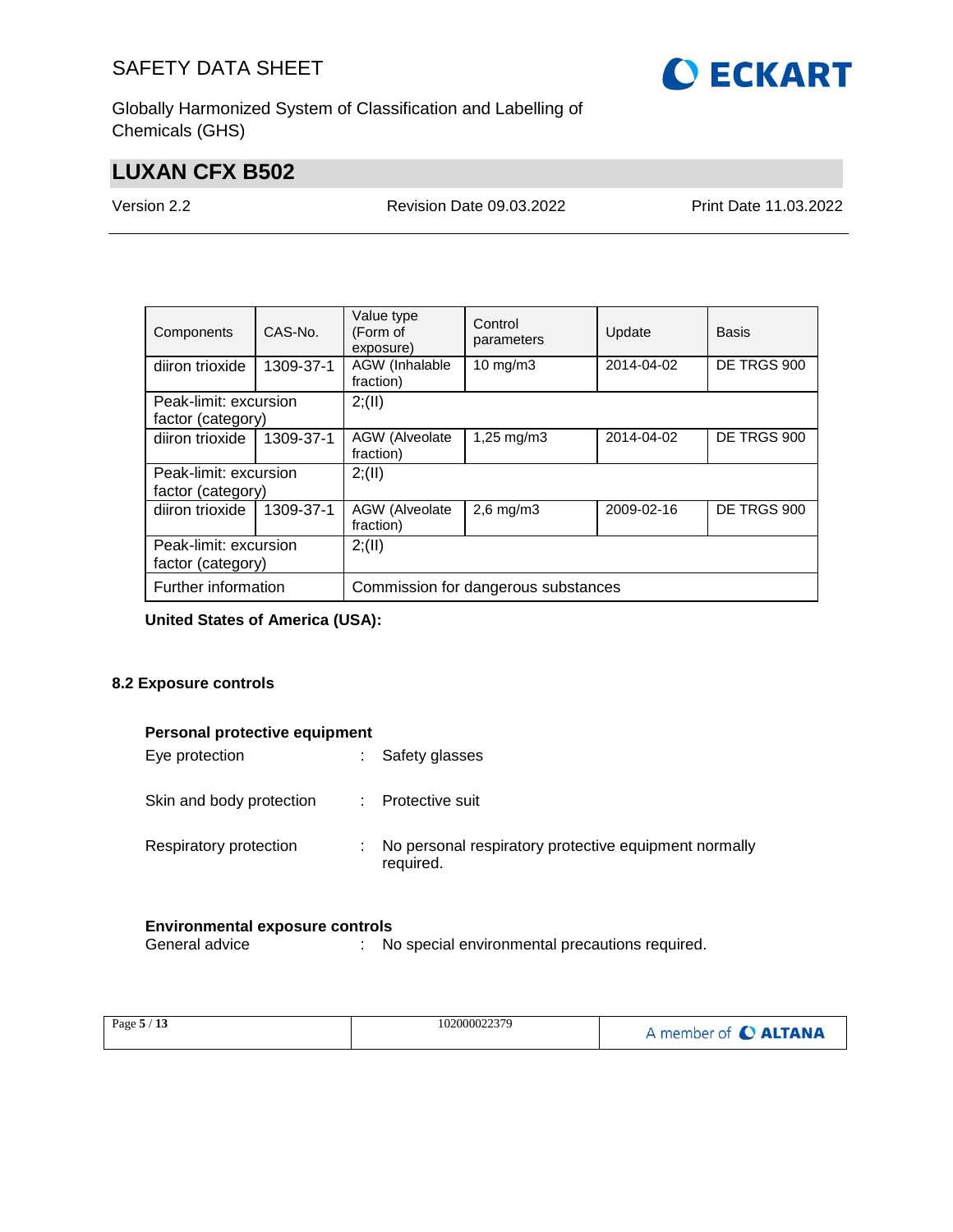Globally Harmonized System of Classification and Labelling of Chemicals (GHS)

### **LUXAN CFX B502**

Version 2.2 Revision Date 09.03.2022 Print Date 11.03.2022

#### **SECTION 9: Physical and chemical properties**

#### **9.1 Information on basic physical and chemical properties**

| Appearance                             |   | powder                                      |
|----------------------------------------|---|---------------------------------------------|
| Colour                                 |   | red                                         |
| Odour                                  |   | characteristic                              |
| рH                                     |   | substance/mixture is non-soluble (in water) |
| Freezing point                         |   | No data available                           |
| Boiling point/boiling range            |   | No data available                           |
| Flash point                            |   | No data available                           |
| <b>Bulk density</b>                    | ÷ | $0,53 - 0,62$ g/cm3                         |
|                                        |   |                                             |
| Flammability (solid, gas)              |   | No data available                           |
| Auto-flammability                      |   | No data available                           |
| Upper explosion limit                  |   | No data available                           |
| Lower explosion limit                  |   | No data available                           |
| Vapour pressure                        |   | No data available                           |
| Density                                |   | $2,6 - 3,0$ g/cm3                           |
| Water solubility                       |   | No data available                           |
| Miscibility with water                 |   | immiscible                                  |
| Solubility in other solvents           |   | No data available                           |
| Partition coefficient: n-octanol/water |   | No data available                           |
| Ignition temperature                   |   | No data available                           |
| Thermal decomposition                  |   | No data available                           |
| Viscosity, dynamic                     |   | No data available                           |

| Page $6/13$ | 102000022379 | A member of C ALTANA |
|-------------|--------------|----------------------|
|             |              |                      |

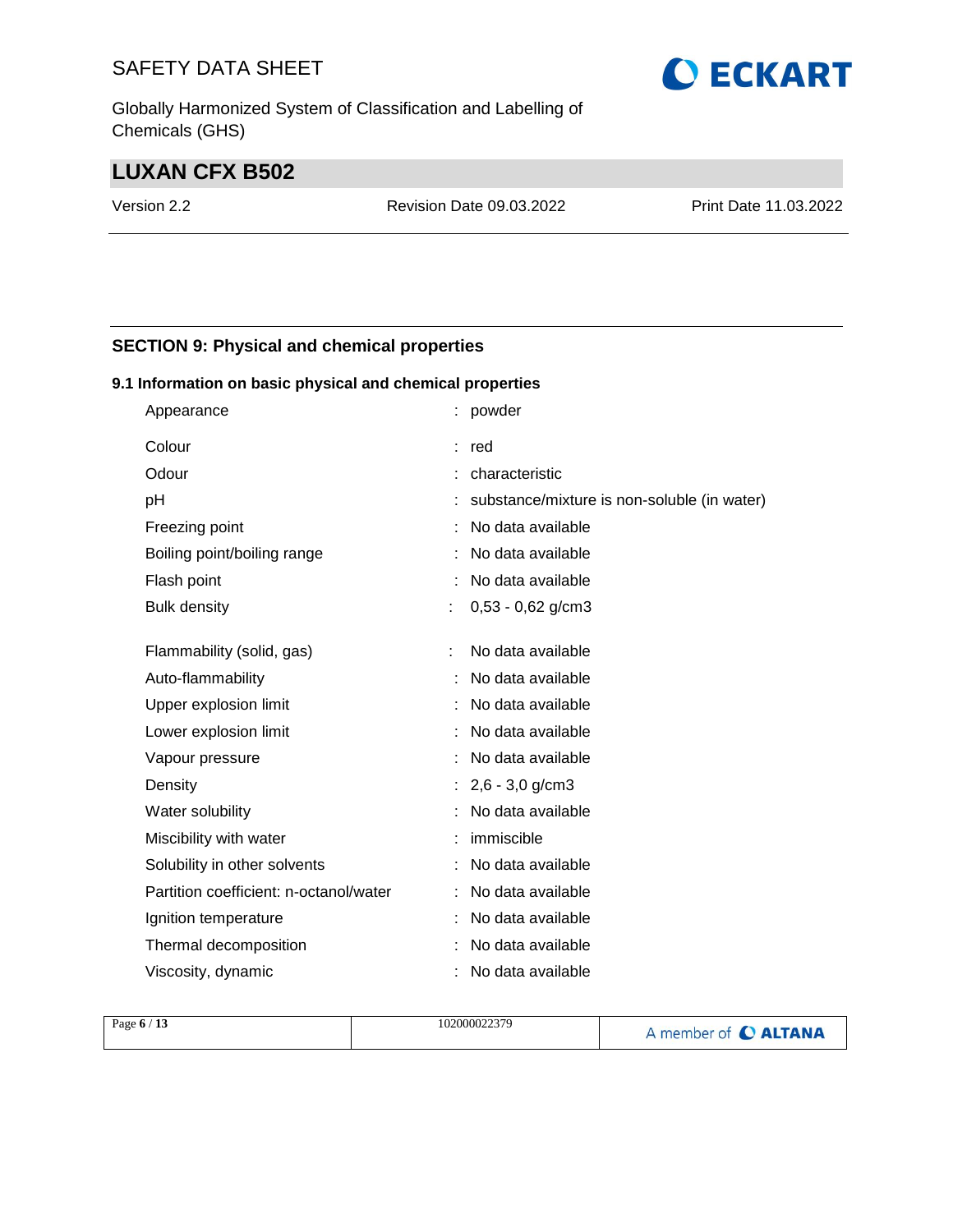Globally Harmonized System of Classification and Labelling of Chemicals (GHS)



### **LUXAN CFX B502**

| Version 2.2 | Revision Date 09.03.2022 | <b>Print Date 11.03.2022</b> |
|-------------|--------------------------|------------------------------|
|             |                          |                              |

Viscosity, kinematic **intervalse in the Contract Contract Contract Contract Contract Contract Contract Contract Contract Contract Contract Contract Contract Contract Contract Contract Contract Contract Contract Contract Co** Flow time : No data available

#### **9.2 Other information**

No data available

#### **SECTION 10: Stability and reactivity**

#### **10.1 Reactivity**

No decomposition if stored and applied as directed.

#### **10.2 Chemical stability**

No decomposition if stored and applied as directed.

#### **10.3 Possibility of hazardous reactions**

| Hazardous reactions | Stable under recommended storage conditions., No hazards |
|---------------------|----------------------------------------------------------|
|                     | to be specially mentioned.                               |

#### **10.4 Conditions to avoid**

| Conditions to avoid | No data available |
|---------------------|-------------------|
|                     |                   |

#### **10.5 Incompatible materials**

Materials to avoid : No data available

#### **10.6 Hazardous decomposition products**

| Hazardous decomposition<br>products | : No data available |
|-------------------------------------|---------------------|
| Other information                   | : No data available |

| Page $7/13$ | 102000022379 | A member of C ALTANA |
|-------------|--------------|----------------------|
|             |              |                      |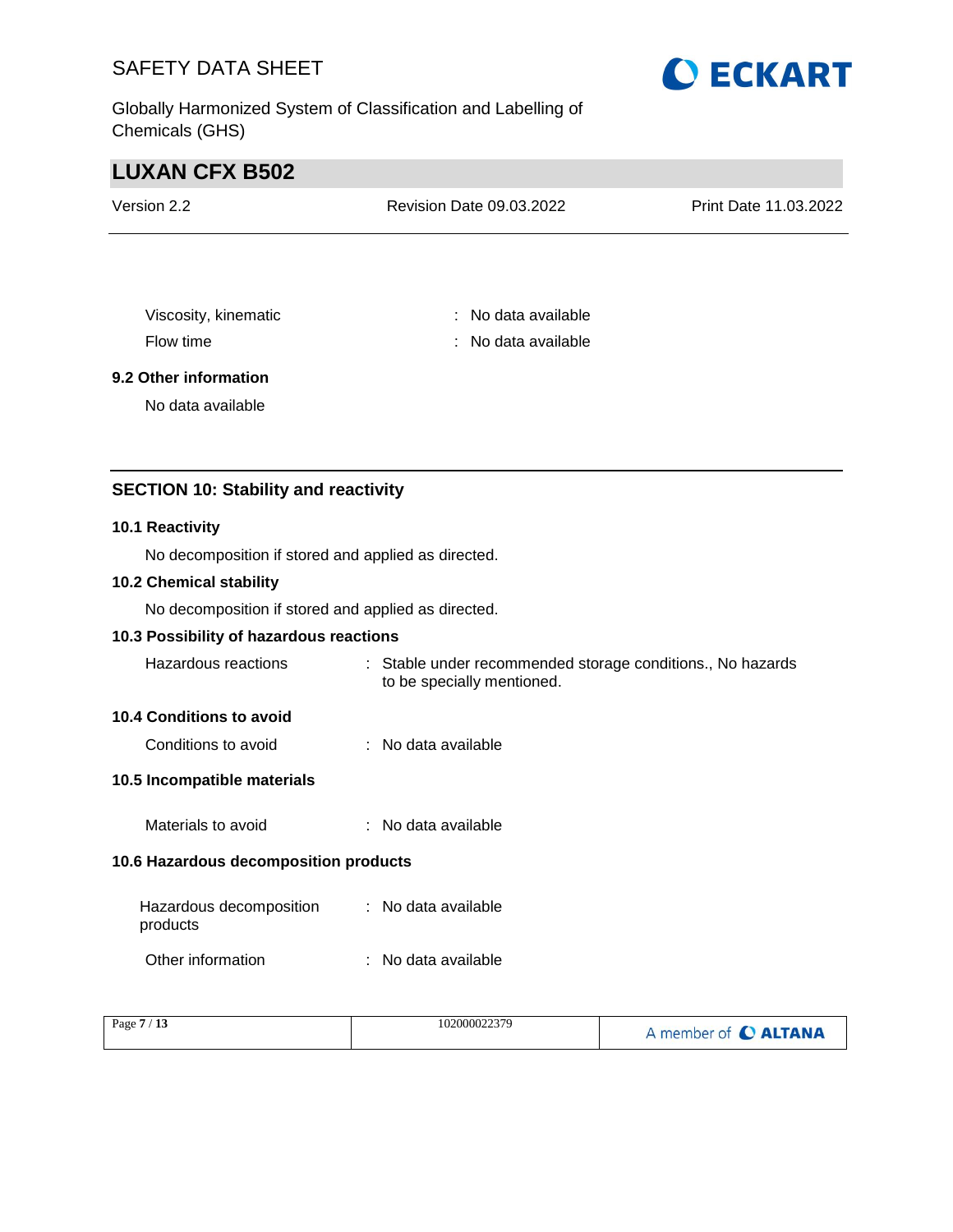Globally Harmonized System of Classification and Labelling of Chemicals (GHS)

### **LUXAN CFX B502**

Version 2.2 Revision Date 09.03.2022 Print Date 11.03.2022

### **SECTION 11: Toxicological information**

#### **11.1 Information on toxicological effects**

#### **Acute toxicity**

No data available

#### **Skin corrosion/irritation**

No data available

#### **Serious eye damage/eye irritation**

No data available

#### **Respiratory or skin sensitisation**

No data available

#### **Carcinogenicity**

No data available

#### **Toxicity to reproduction/fertility**

No data available

#### **Reprod.Tox./Development/Teratogenicity**

No data available

#### **STOT - single exposure**

No data available

#### **STOT - repeated exposure**

| Page 8 / 13 | 102000022379 | A member of <b>C ALTANA</b> |
|-------------|--------------|-----------------------------|
|-------------|--------------|-----------------------------|

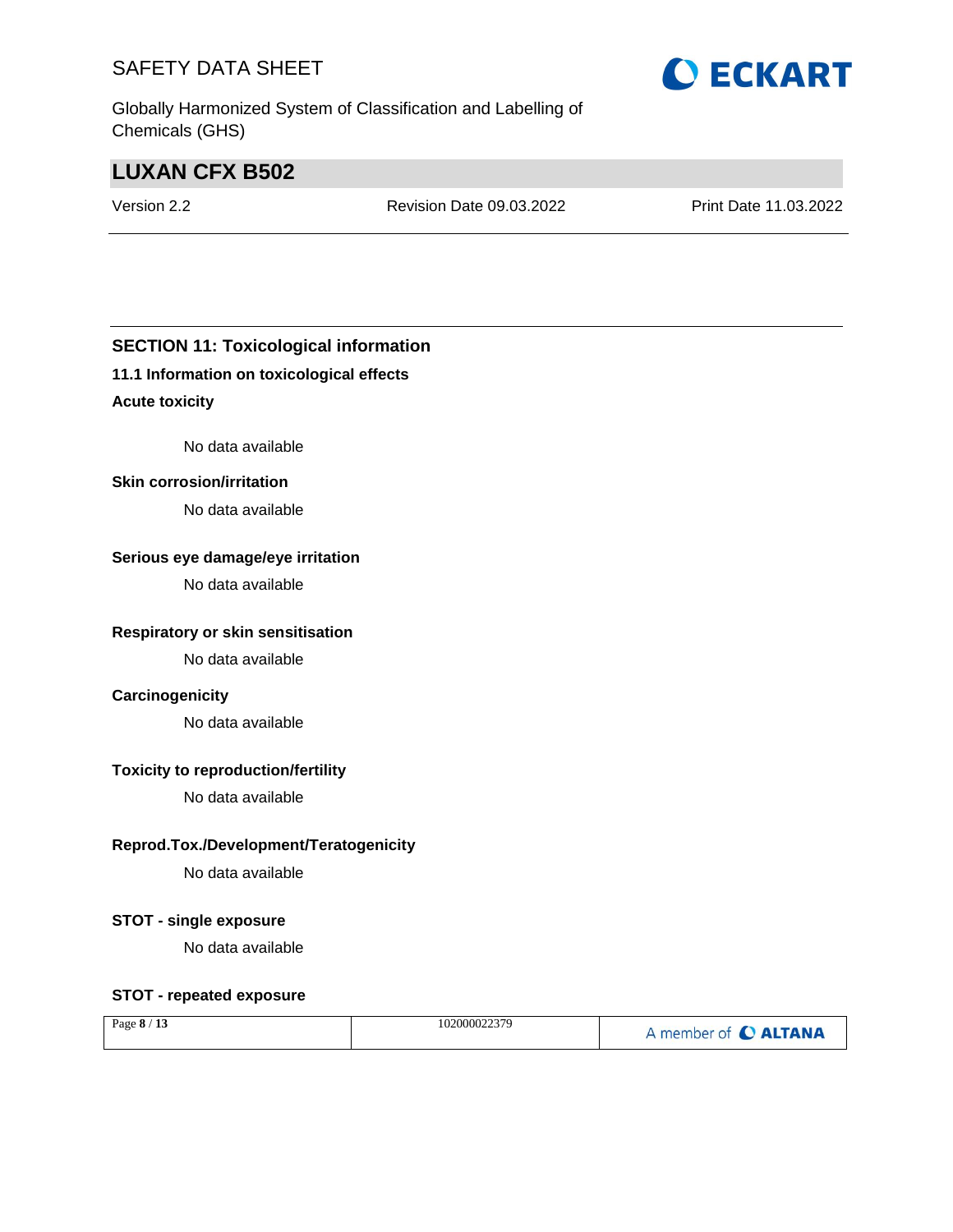Globally Harmonized System of Classification and Labelling of Chemicals (GHS)

## **LUXAN CFX B502**

Version 2.2 Revision Date 09.03.2022 Print Date 11.03.2022

No data available

#### **Aspiration toxicity**

No data available

#### **Further information**

#### **Product**

No data available

### **SECTION 12: Ecological information**

#### **12.1 Toxicity**

No data available

#### **12.2 Persistence and degradability**

No data available

#### **12.3 Bioaccumulative potential**

No data available

#### **12.4 Mobility in soil**

No data available

### **12.5 Results of PBT and vPvB assessment**

No data available

| Page $9/13$ | 102000022379 | A member of <b>C ALTANA</b> |
|-------------|--------------|-----------------------------|
|-------------|--------------|-----------------------------|

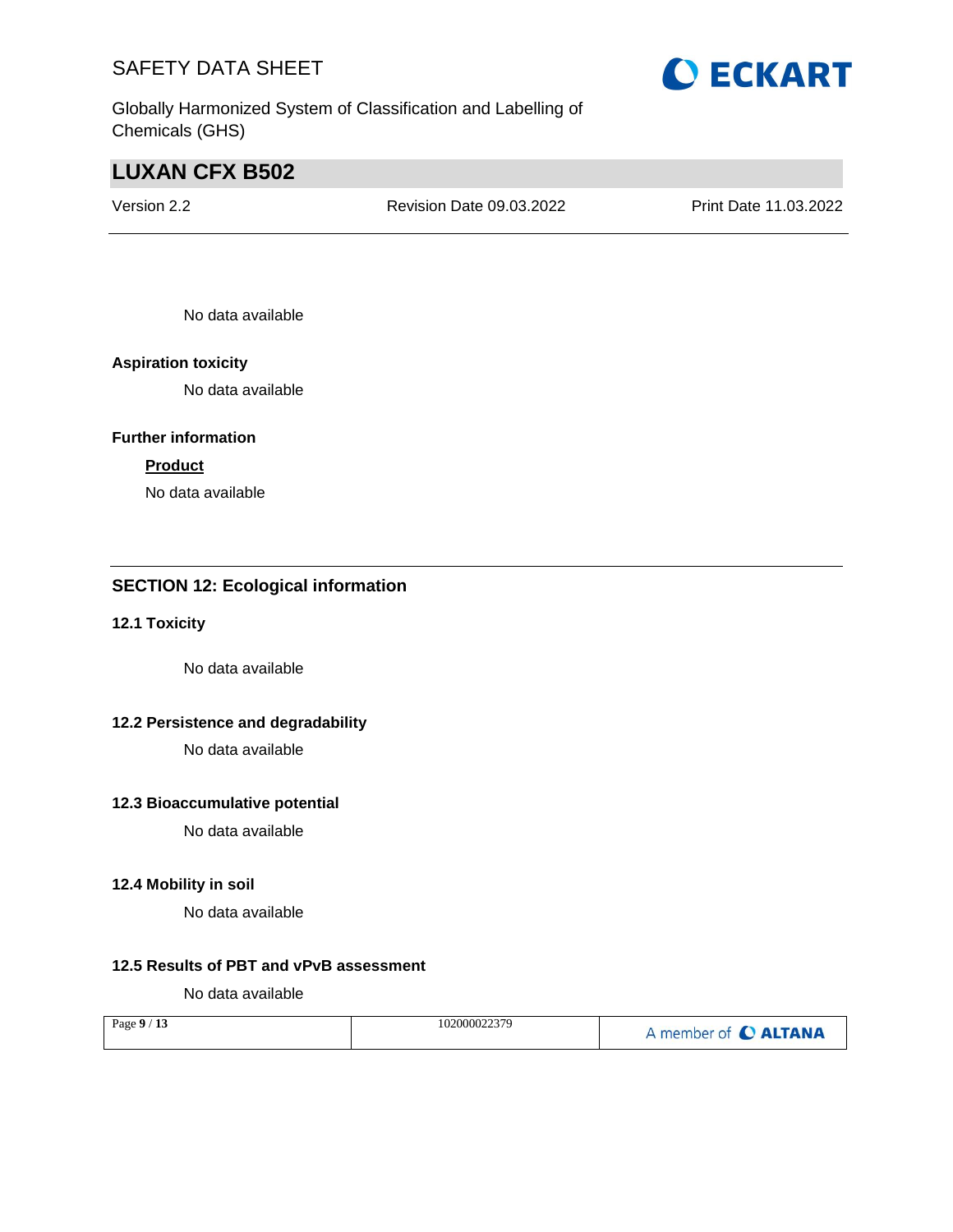Globally Harmonized System of Classification and Labelling of Chemicals (GHS)



### **LUXAN CFX B502**

Version 2.2 Revision Date 09.03.2022 Print Date 11.03.2022

#### **12.6 Other adverse effects**

#### **Product:**

Additional ecological information : No data available

#### **SECTION 13: Disposal considerations**

#### **13.1 Waste treatment methods**

Contaminated packaging : Empty containers should be taken to an approved waste handling site for recycling or disposal.

#### **SECTION 14: Transport information**

#### **14.1 UN number**

**ADR**

Not dangerous goods

#### **TDG**

Not dangerous goods

**CFR**

Not dangerous goods

**IMDG**

Not dangerous goods

#### **IATA**

Not dangerous goods

| Page 10 / 13 | 102000022379 | A member of C ALTANA |
|--------------|--------------|----------------------|
|              |              |                      |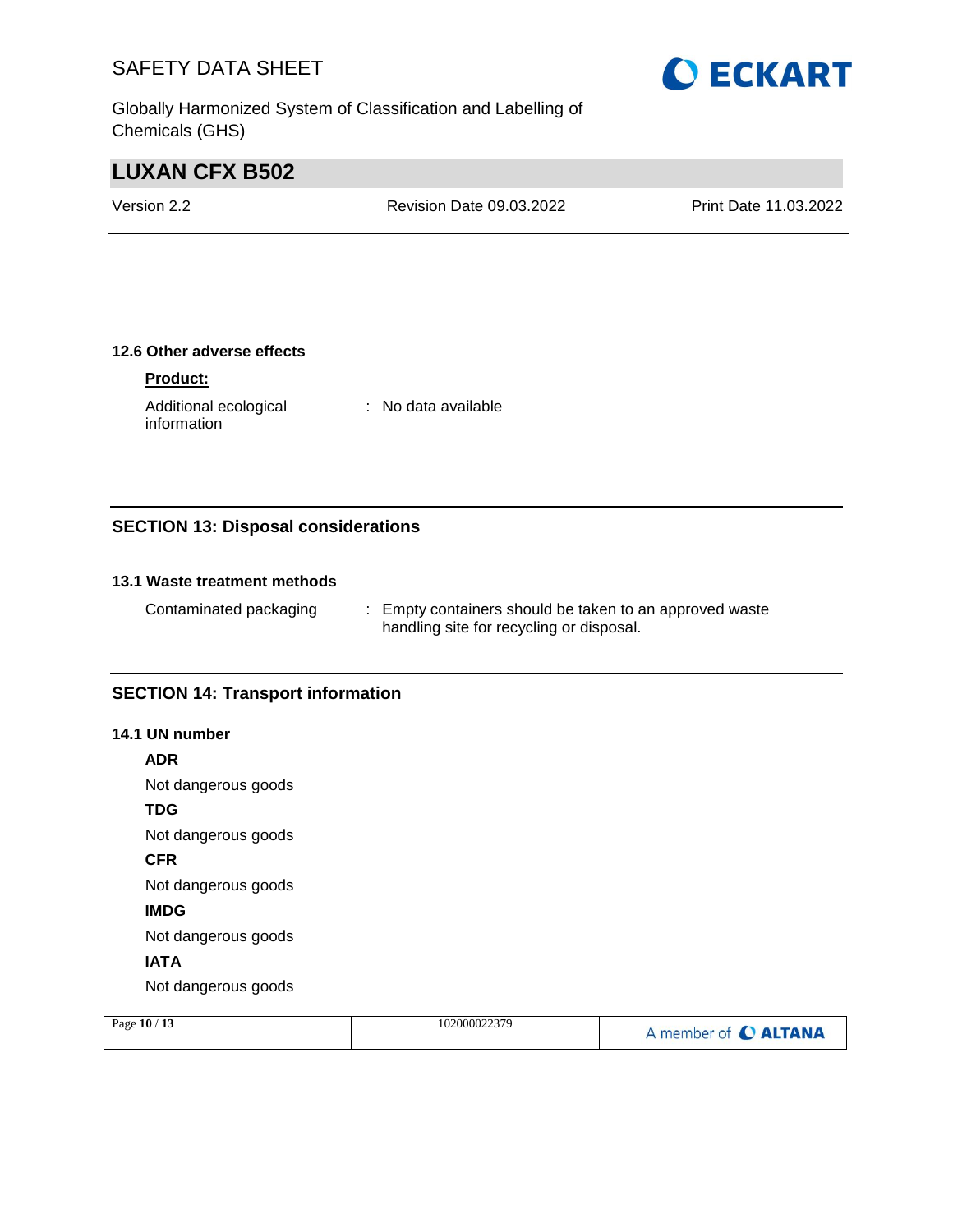

Globally Harmonized System of Classification and Labelling of Chemicals (GHS)

### **LUXAN CFX B502**

Version 2.2 Revision Date 09.03.2022 Print Date 11.03.2022

#### **14.2 Proper shipping name ADR**

- Not dangerous goods
- **TDG**
- Not dangerous goods
- **CFR**
- Not dangerous goods

#### **IMDG**

Not dangerous goods

#### **IATA**

Not dangerous goods

#### **14.3 Transport hazard class**

#### **ADR**

Not dangerous goods

#### **TDG**

Not dangerous goods

#### **CFR**

Not dangerous goods

#### **IMDG**

Not dangerous goods

#### **IATA**

Not dangerous goods

#### **14.4 Packing group**

#### **ADR**

Not dangerous goods

#### **TDG**

Not dangerous goods

| Page $11/13$ | 102000022379 | A member of C ALTANA |
|--------------|--------------|----------------------|
|              |              |                      |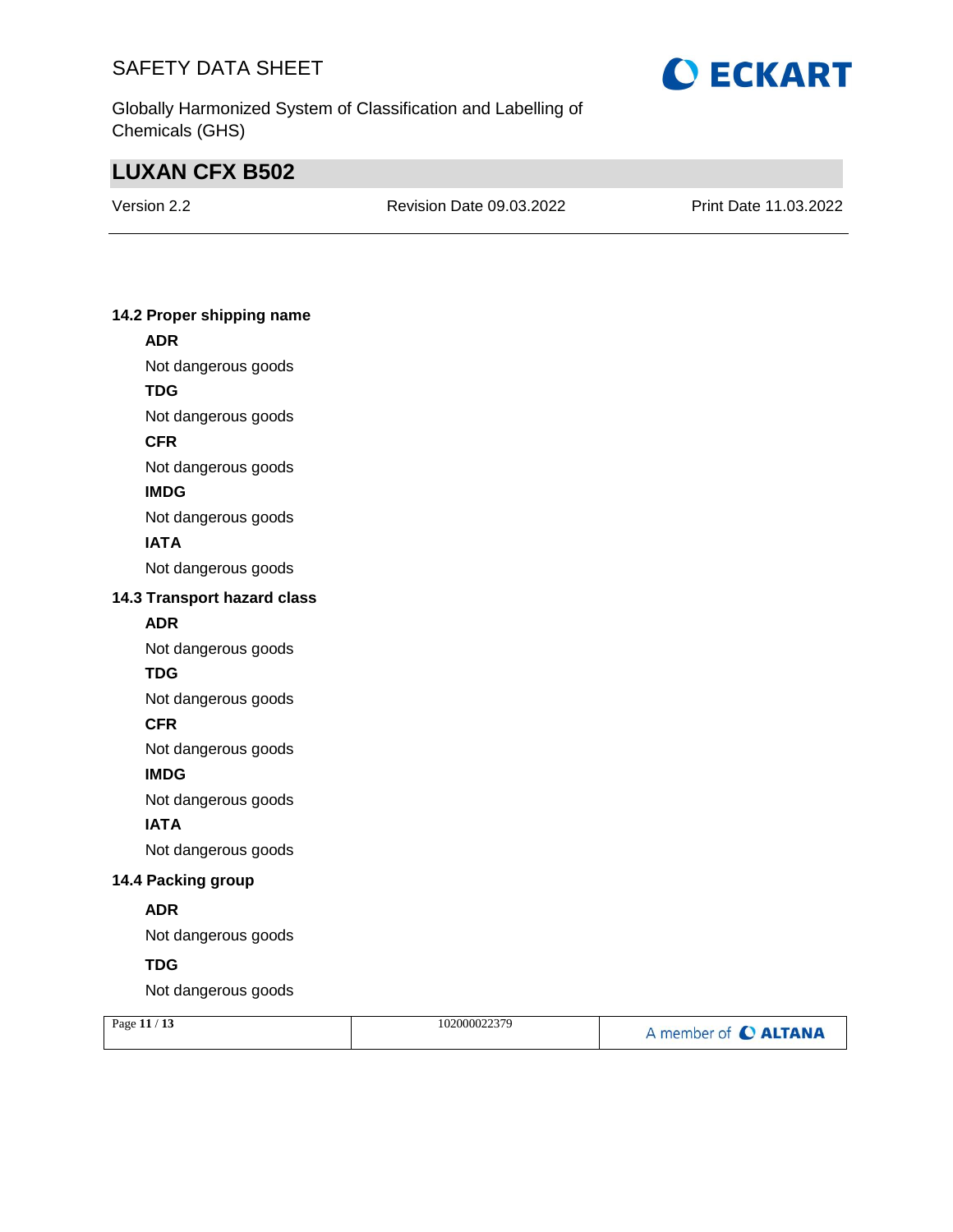

Globally Harmonized System of Classification and Labelling of Chemicals (GHS)

### **LUXAN CFX B502**

Version 2.2 Revision Date 09.03.2022 Print Date 11.03.2022

#### **CFR**

Not dangerous goods

**IMDG**

Not dangerous goods

**IATA**

Not dangerous goods

**14.5 Environmental hazards**

#### **14.6 Special precautions for user**

Not classified as dangerous in the meaning of transport regulations.

#### **14.7 Transport in bulk according to Annex II of MARPOL 73/78 and the IBC Code**

No data available

#### **SECTION 15: Regulatory information**

#### **15.1 Safety, health and environmental regulations/legislation specific for the substance or mixture**

| the market and use of certain dangerous substances,                                          | $:$ Not applicable |
|----------------------------------------------------------------------------------------------|--------------------|
| REACH - Restrictions on the manufacture, placing on                                          |                    |
| Regulation (EU) 2019/1021 on persistent organic<br>pollutants (recast)                       | : Not applicable   |
| Regulation (EC) No 1005/2009 on substances that<br>deplete the ozone layer                   | $:$ Not applicable |
| REACH - Candidate List of Substances of Very High<br>Concern for Authorisation (Article 59). | $:$ Not applicable |